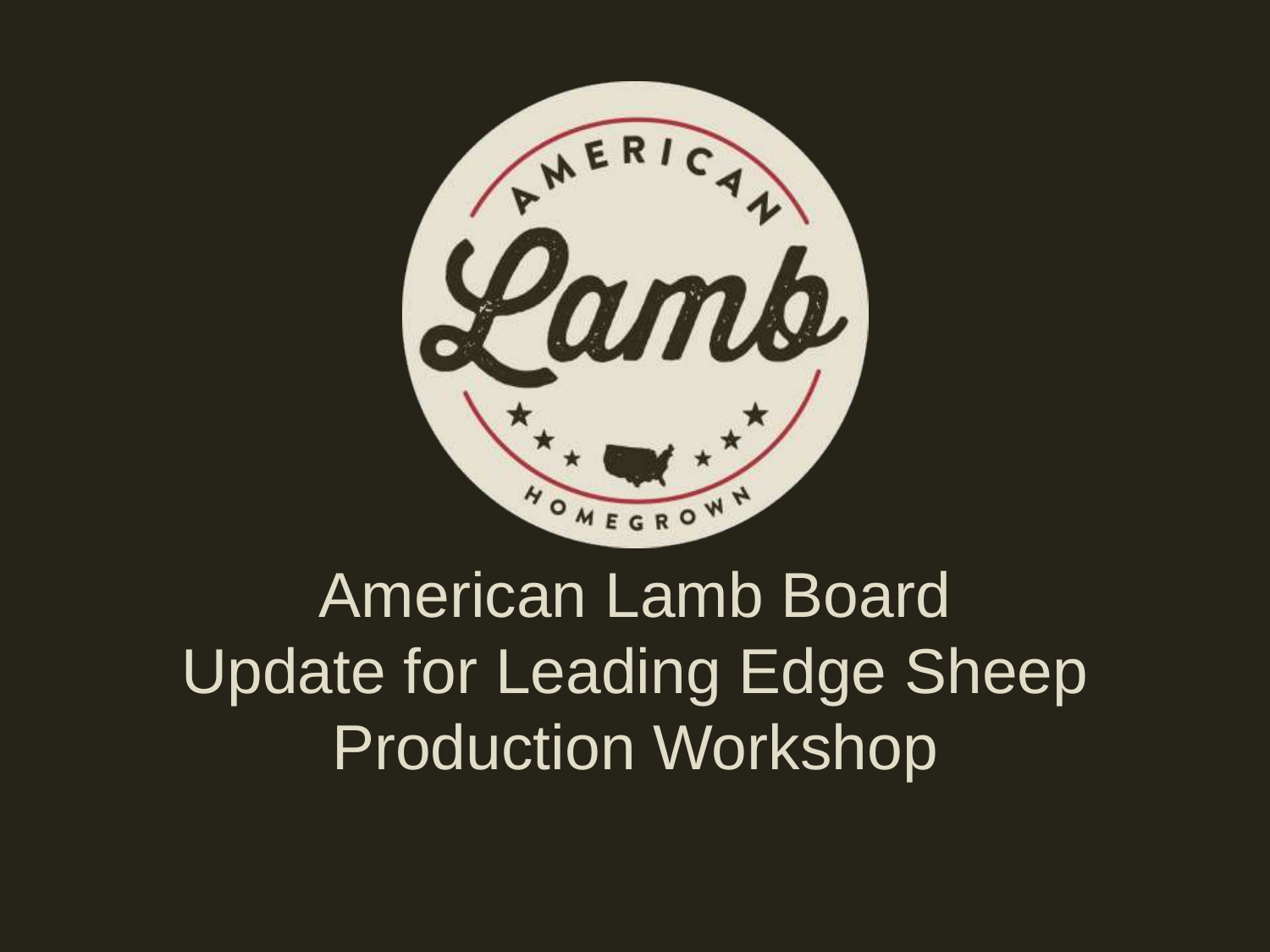

## About the American Lamb Board

- ALB is a national promotion, research and information organization
- Funded by mandatory checkoff assessment
- All sectors pay in and are represented on the Board
- 13 Board Members Appointed by the Secretary of Ag
- The programs are overseen by USDA
- Staff/headquarters in Denver, CO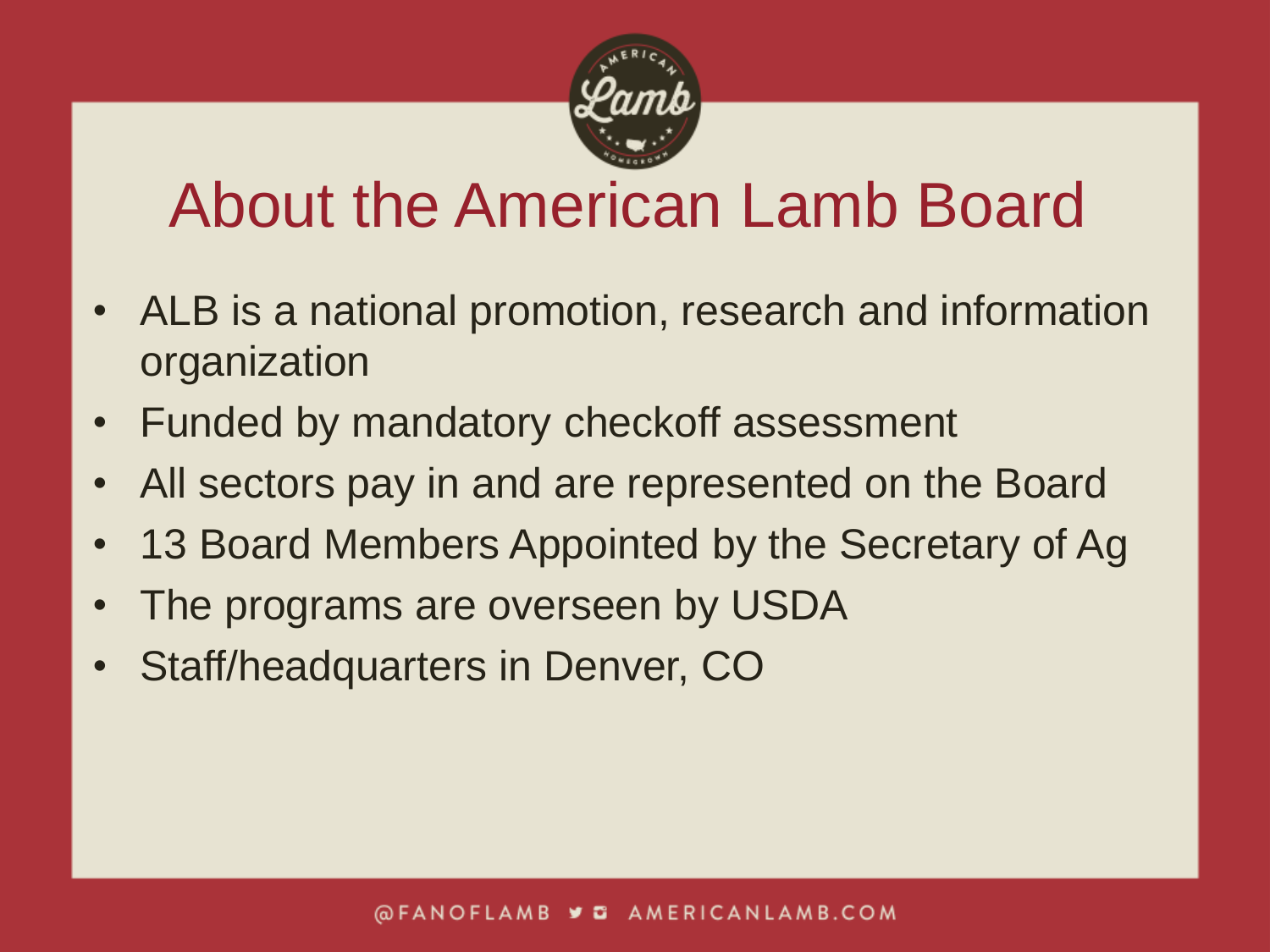

#### About the American Lamb Board

*Our purpose is to increase demand for American Lamb and increase the value of American Lamb for all segments of the industry.*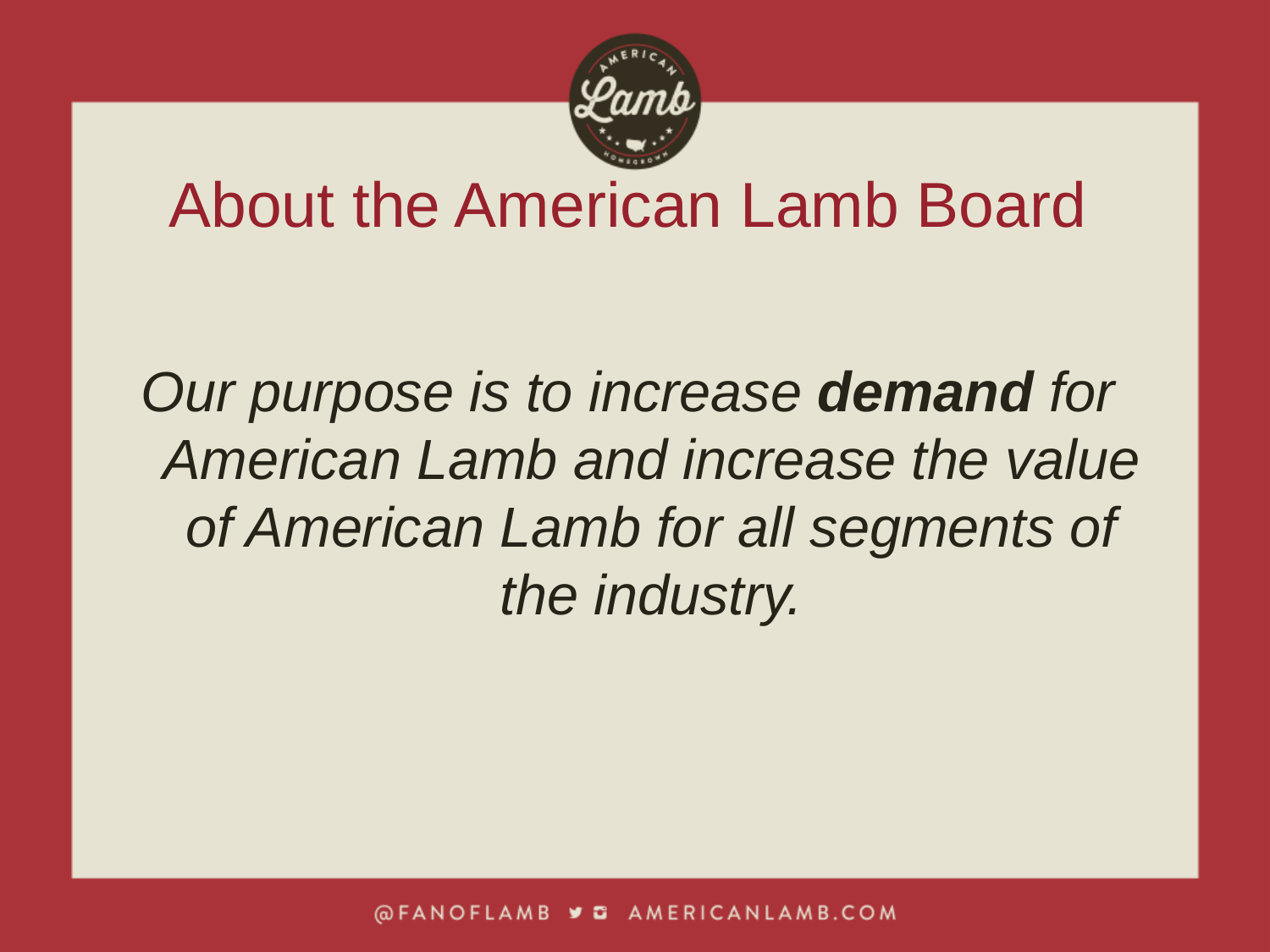

## Demand for Lamb in the US Market

- Per capita consumption of lamb is less than 1 pound and accounts for less than 1% of the average American's protein diet
	- Consumption is concentrated on the coasts
	- nearly 20 percent of U.S. lamb consumption occurs during the Spring (Easter/Passover)
- More than a third of Americans have never tried lamb
- Many consumers only eat lamb at restaurants
- Most associate lamb with special occasions and holidays
- Minority populations consume more than half of the total lamb supply in the US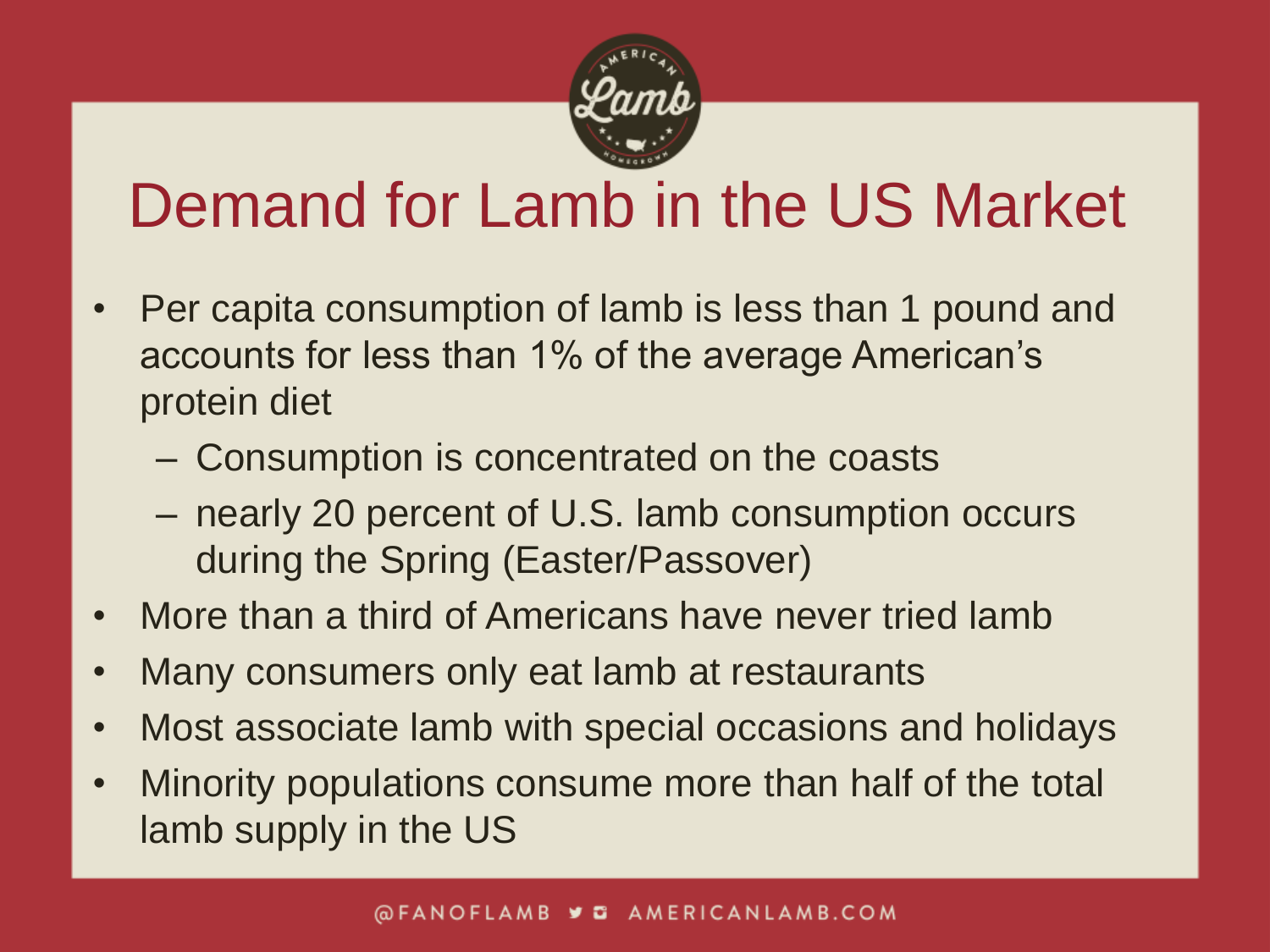

### Lamb on the Menu

- Approximately 40% of our lamb is sold into the foodservice sector
- 76% of fine dining restaurants/54% of hotels menu lamb
- Many chefs prefer American Lamb but are strongly influenced by price
	- Increased usage of cuts beyond rack of lamb
- Lamb's penetration in casual dining segment is growing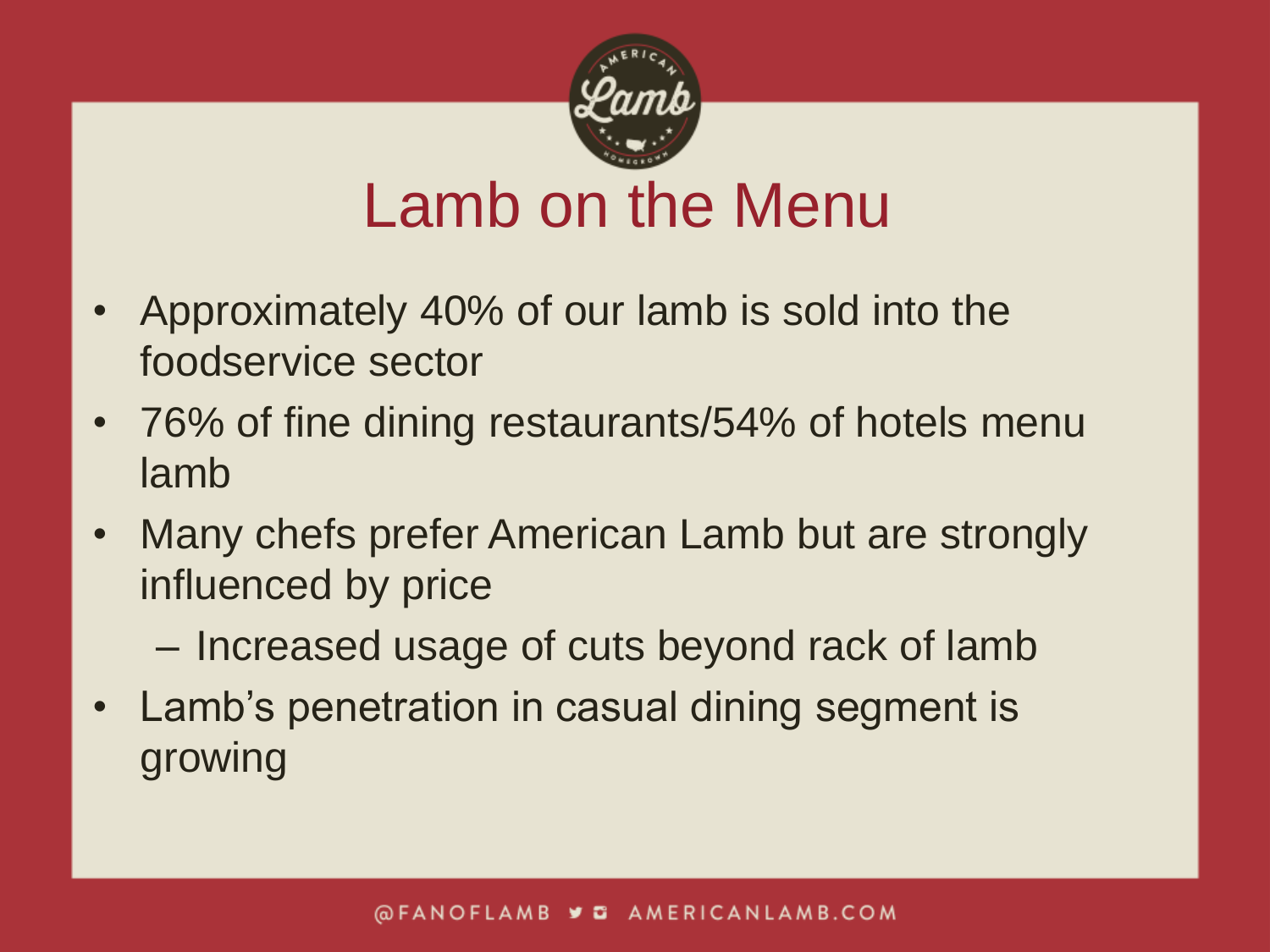

## Lamb in the Meat case

- In the past year
	- Lamb sales (pounds sold) increased 5%
	- Lamb's average price per pound increased 3%
- The lamb buyers spends 30% more per year at the grocery store than the average shopper
- Top selling retail cuts are shoulder (30% of pounds sold), Leg (26%) and loin (15%)
- Top selling regions are NE, SE and CA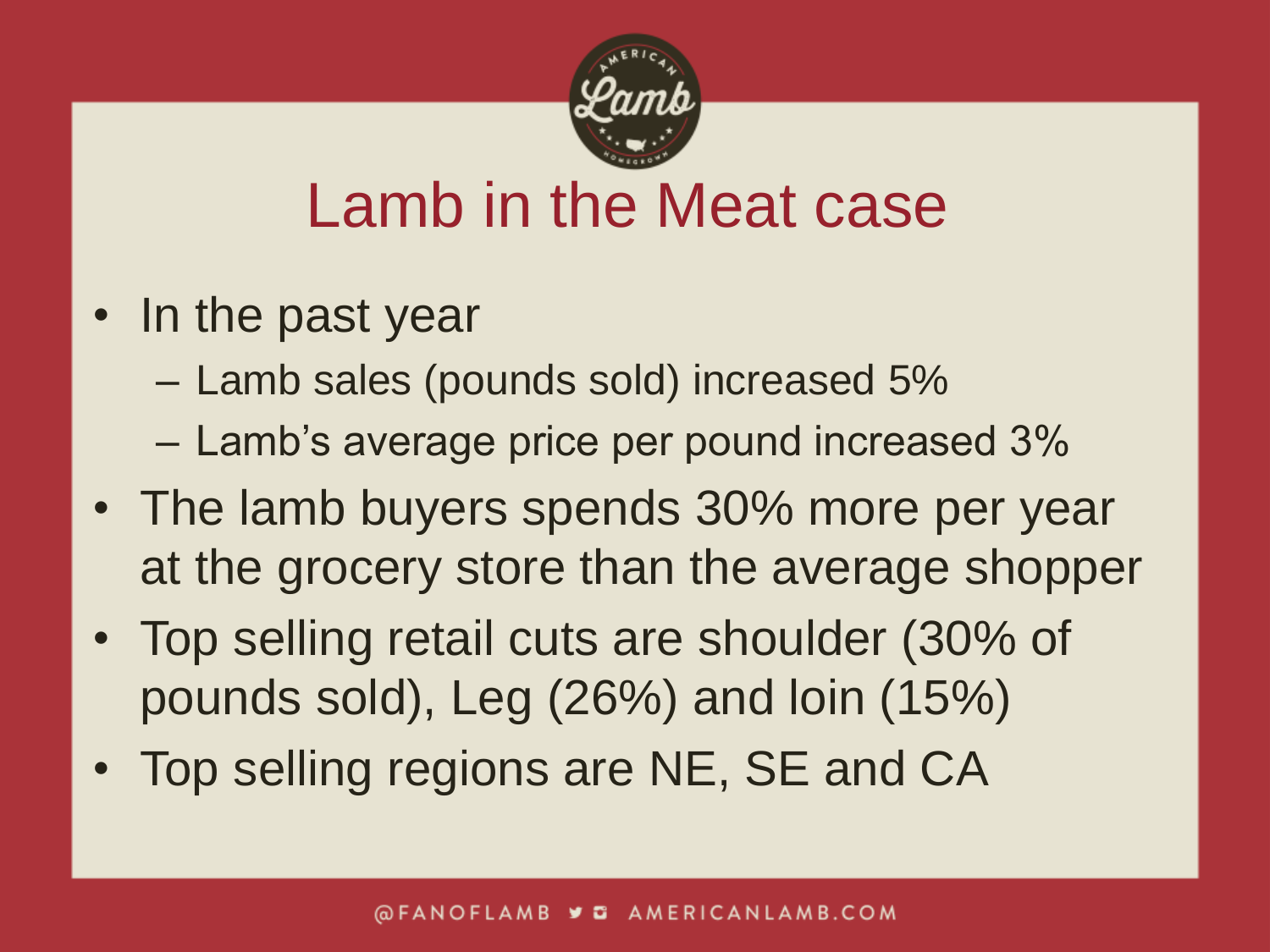

## Lamb in the US Market

- Opportunities for building demand
	- Rising cost of other proteins
	- Nutrition benefits
	- Local, sustainable –production story that resonates
	- Flavor and Tenderness
	- Out of the ordinary
	- New generation of adventurous foodies
	- Ethnic markets
	- Export Markets global demand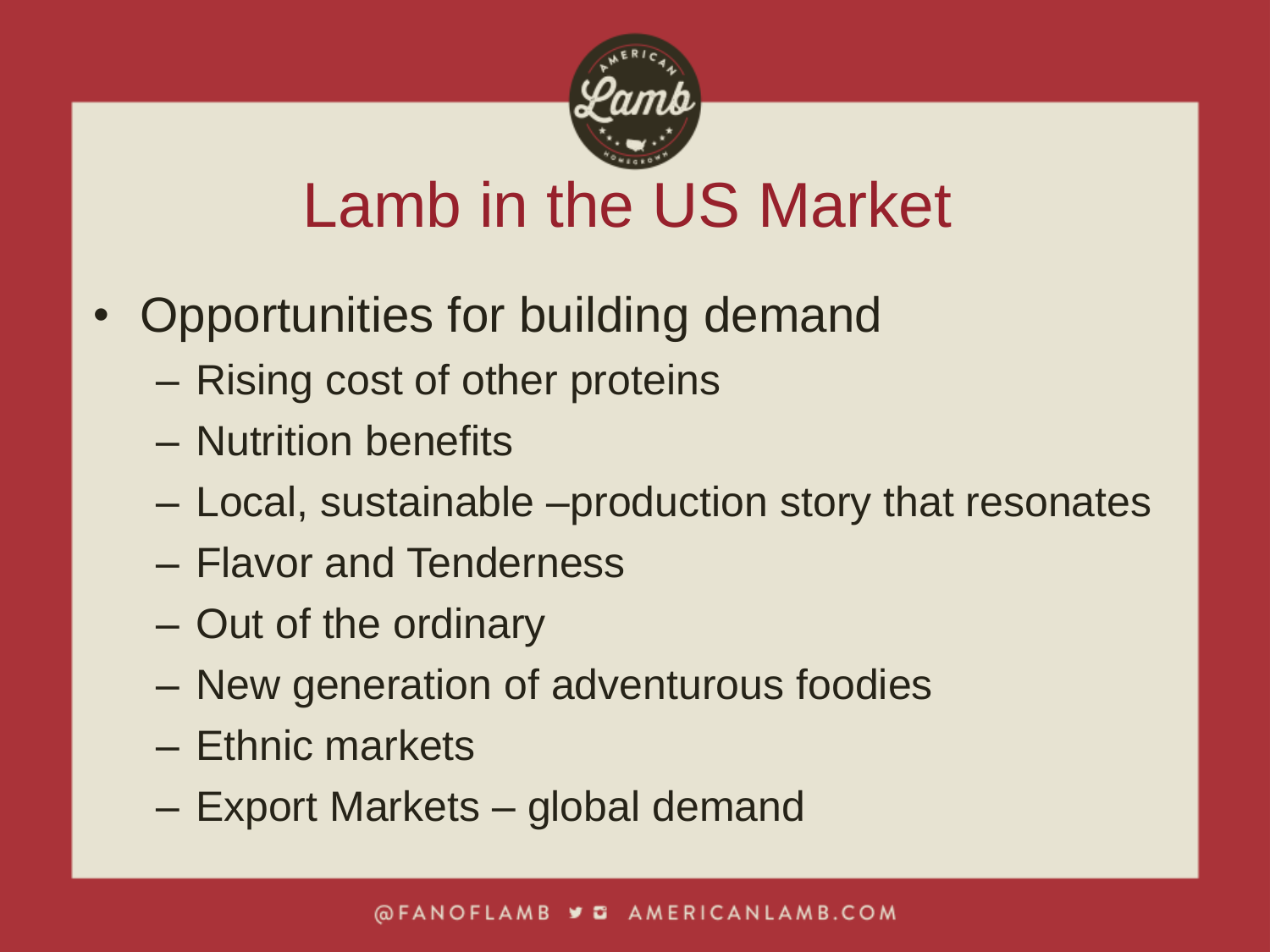

## Building Demand

- Challenges to Building Demand...
	- Limited resources
	- Inconsistency of product quality
	- Price higher than other protein choices higher than imported
	- Seasonality of production
	- lack of awareness ("I just don't think about it")
	- Consumers don't know how to cook it/intimidation factor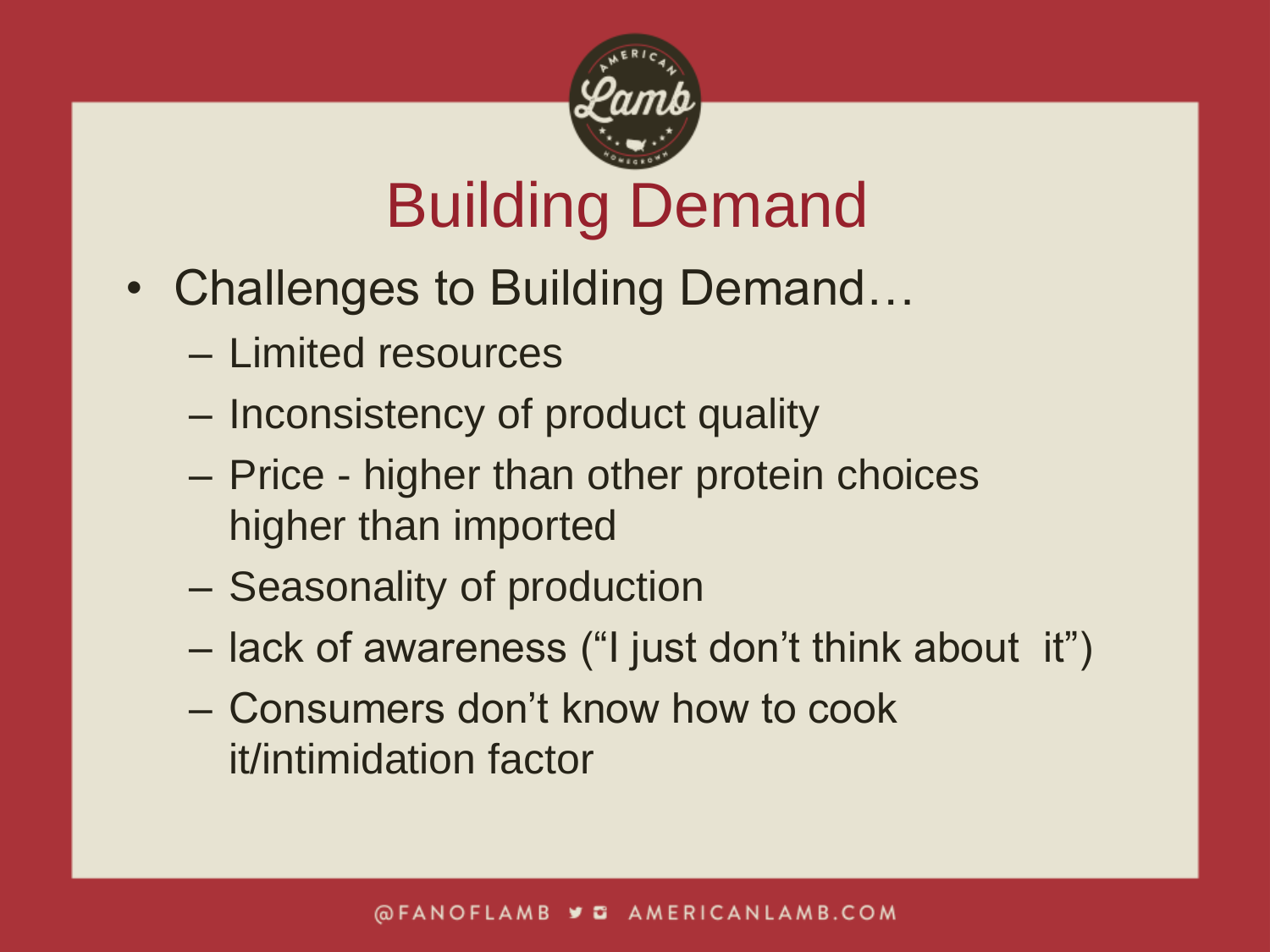

# What We Do to Build Demand

- Work to increase awareness and demand for American Lamb through a variety of marketing programs
- Leverage and expand the ALB budget through cooperative partnerships
- Provide research, resources and promotional materials to help our contributors promote American Lamb
- Fund technologies and research to help improve the quality and consistency of American Lamb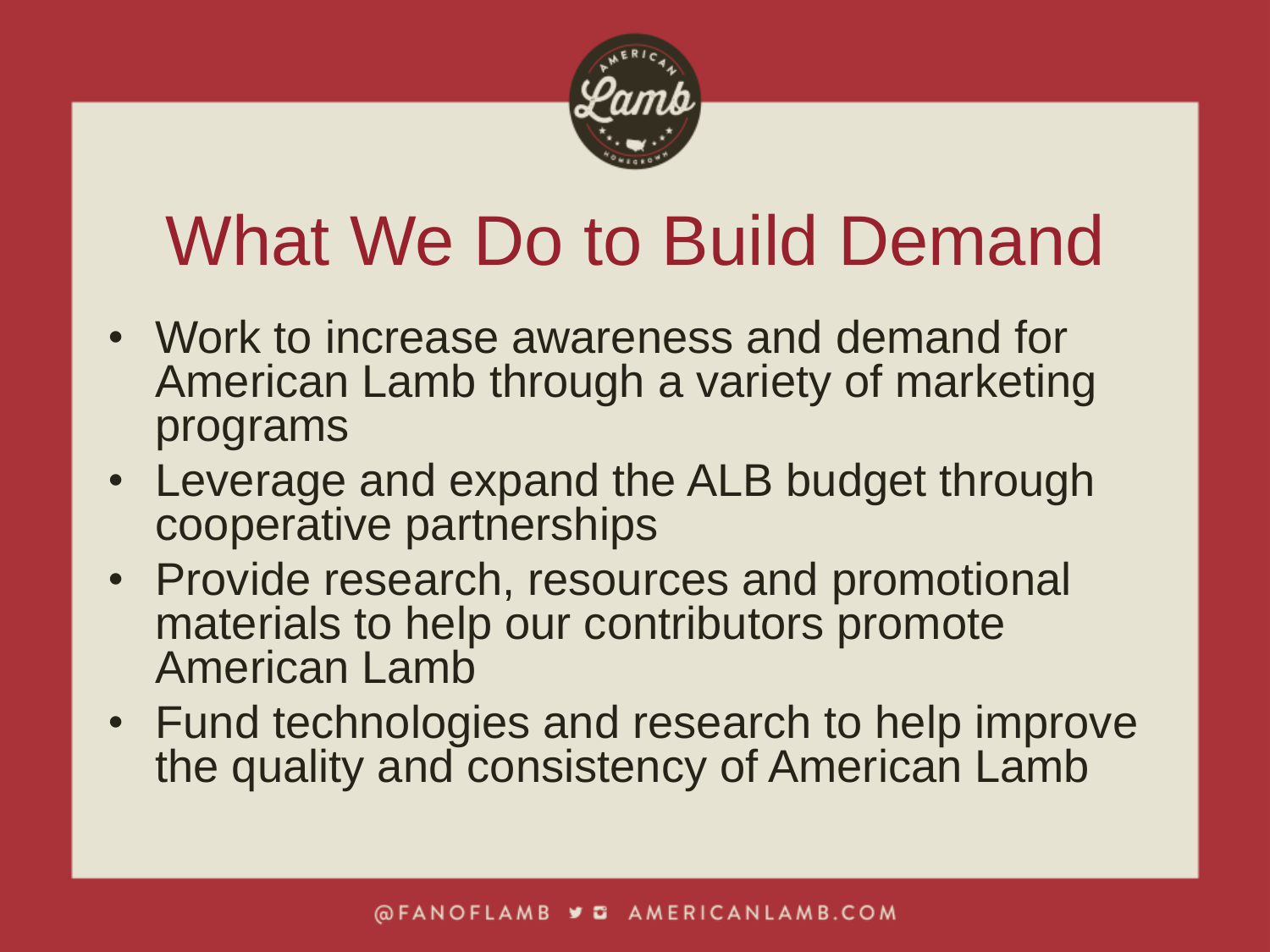

# Marketing Strategies

- **Even out the seasonality of sales**
	- Keep Lamb top of mind year-round with seasonal campaigns
- **Educate** consumers, chefs and media about the values of American Lamb including the versatility, nutrition benefits, and ease of preparation/cooking techniques
- **Focus on Key Markets** to Build Awareness
	- Limited resources target resources in strong lamb markets, strong food/media markets
	- Austin, Boston, DC, SF, Seattle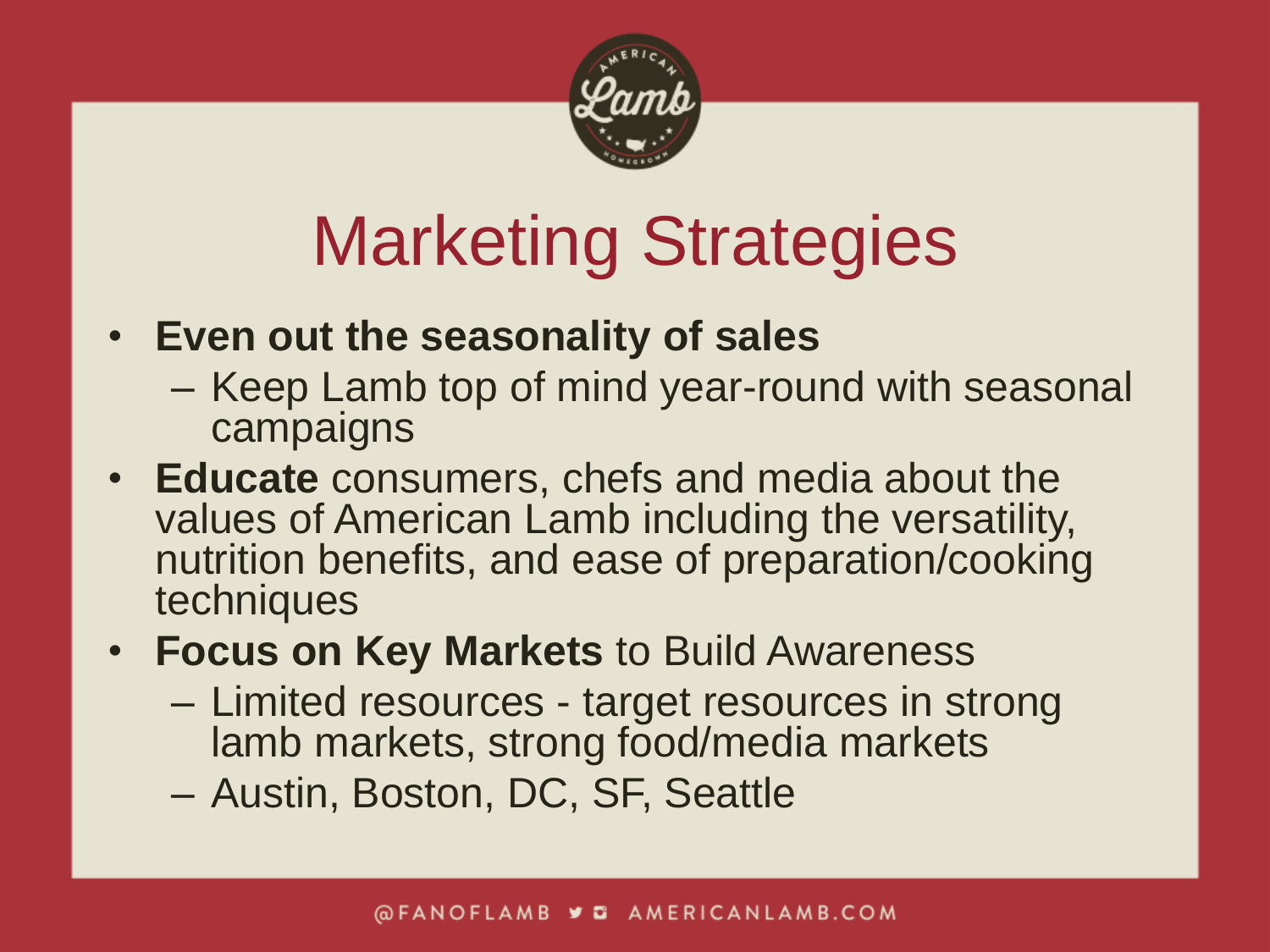

# Marketing Strategies

- **Position** American as a premium protein
- **Expand utilization** beyond special occasions and beyond fine dining
	- Make lamb more approachable
- **Create Preference for American over Imported**
	- Promoting the passion behind the people that produce and prepare our product from pasture to plate/shepherd to chef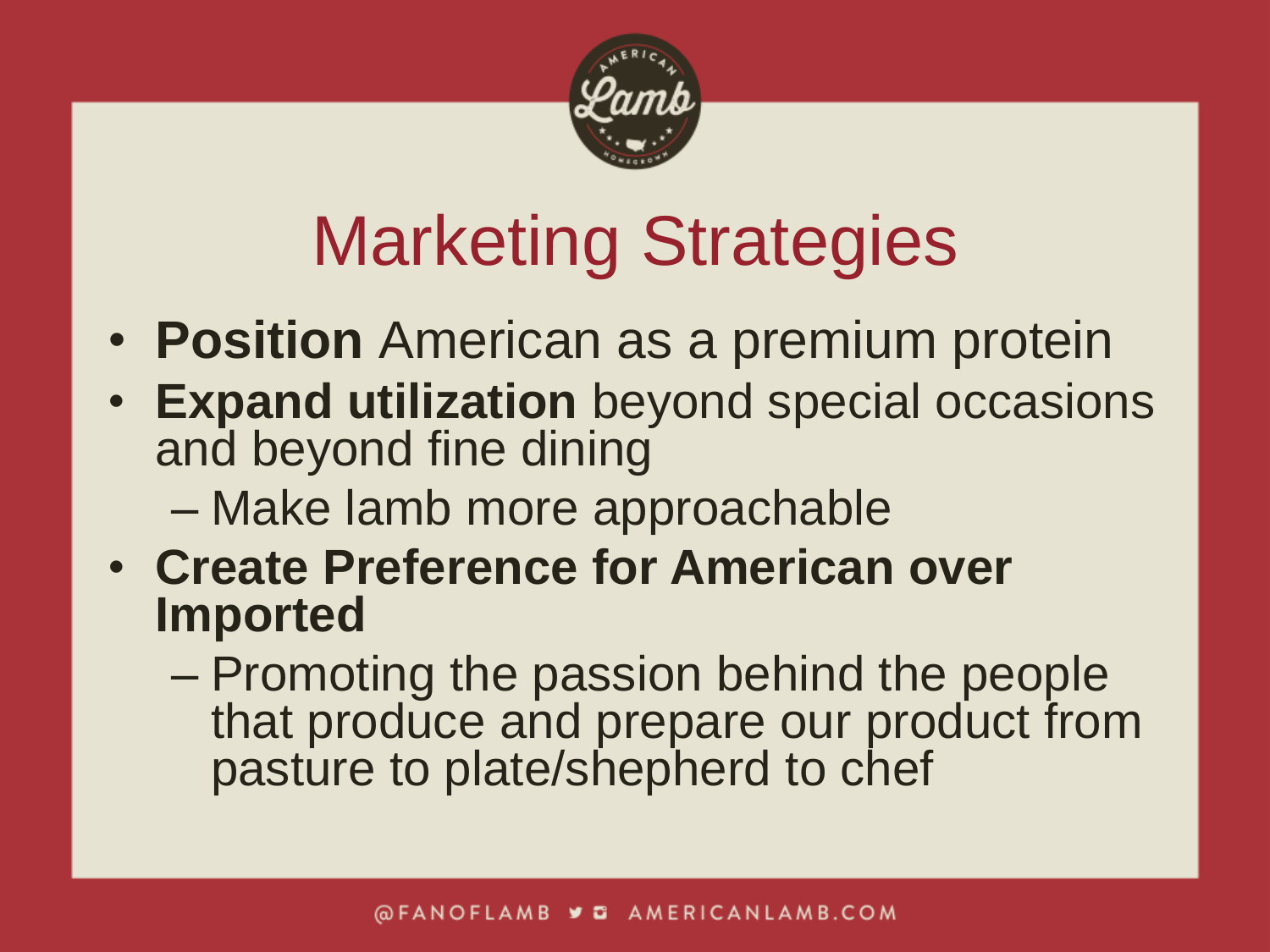

# Industry Outreach

- Direct Marketing study/new resources and tools for direct marketers
- New lamb industry resource center July
- Promotional materials, reports and resources for the industry
- Cooperative Funding Programs
	- Local lamb promotion funds January
	- Supplier Coop Program Oct and May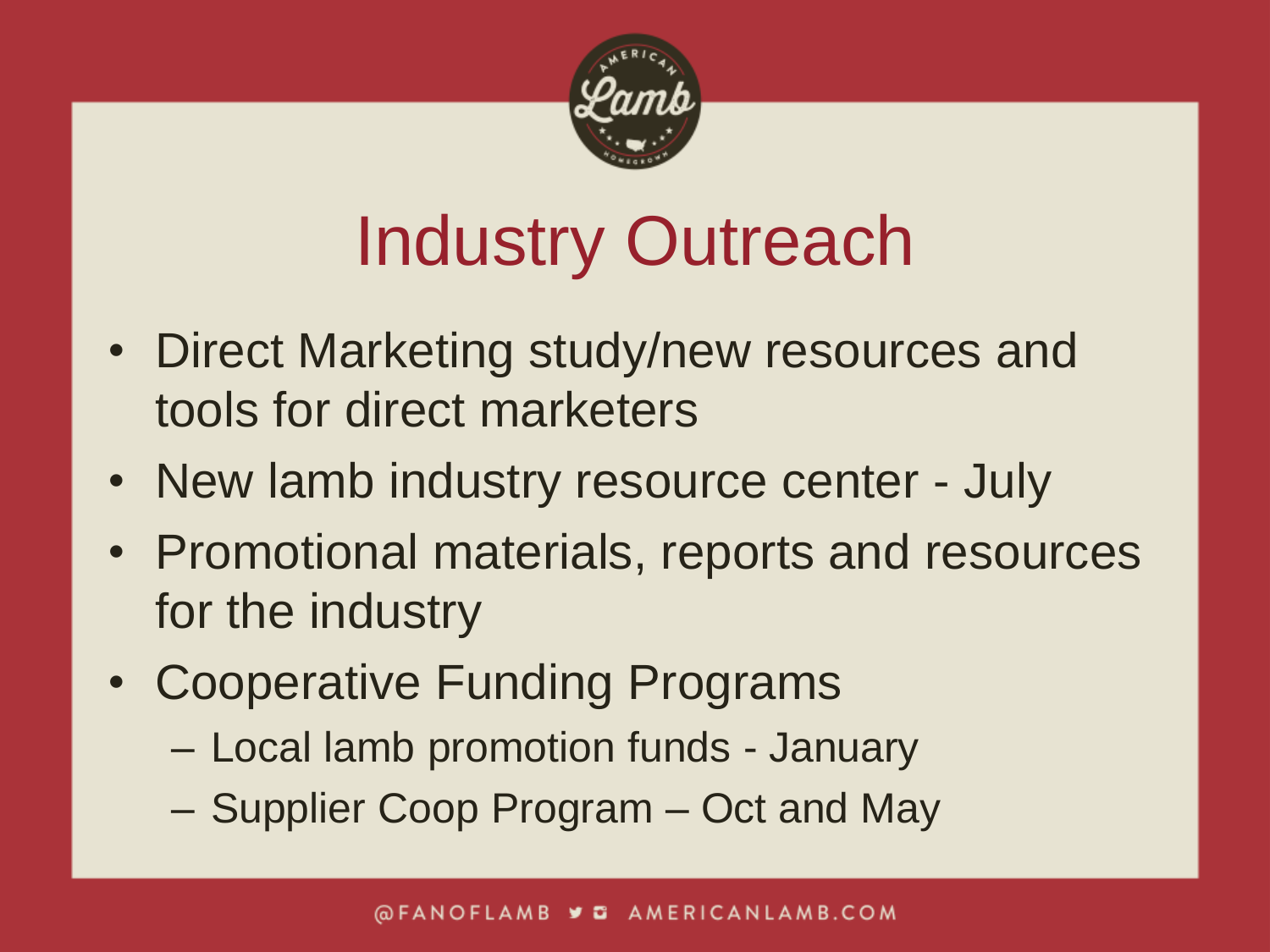

## Technology, Research & Evaluations

- **Support for Electronic Grading**
- Quality Audit and related research on lamb flavor
- Nutrition analysis of lamb cuts
- Demand Analysis Study
- Market News
- ROI study (Texas A & M) measuring the overall effectiveness of the lamb checkoff and the return on investment by sector
	- For every dollar invested into ALB (2002-2013), the industry received \$14.40 in additional profits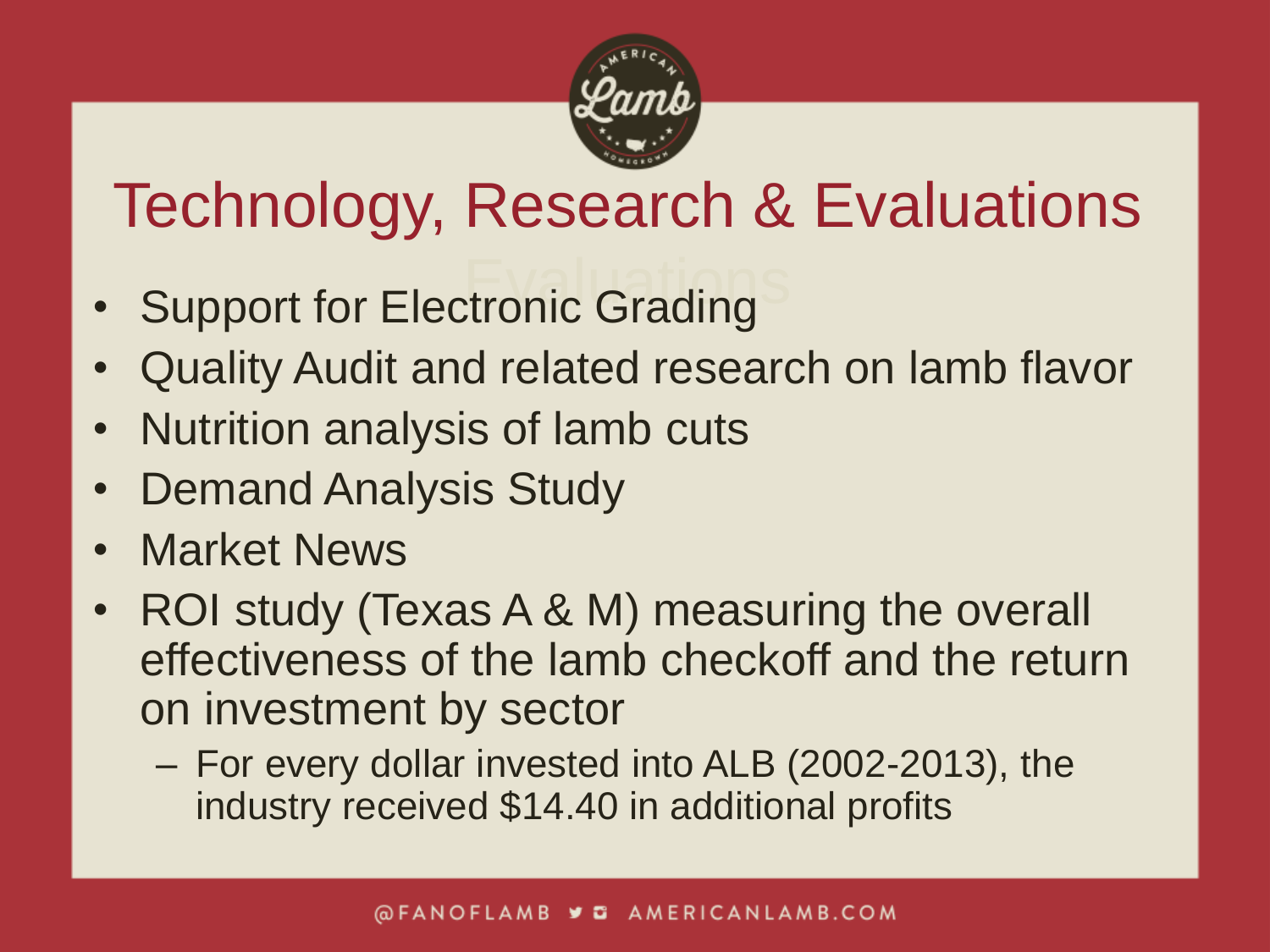

## What We Do Not Do

- Influence government policy, including lobbying
- Collect membership dues
- Sell lamb
- Promote wool
- Manage LRP insurance program
- Provide genetic tools
- Industry loans

*Other industry organizations: ASI, NLFA, NSIP, NSIIC, NLPA*